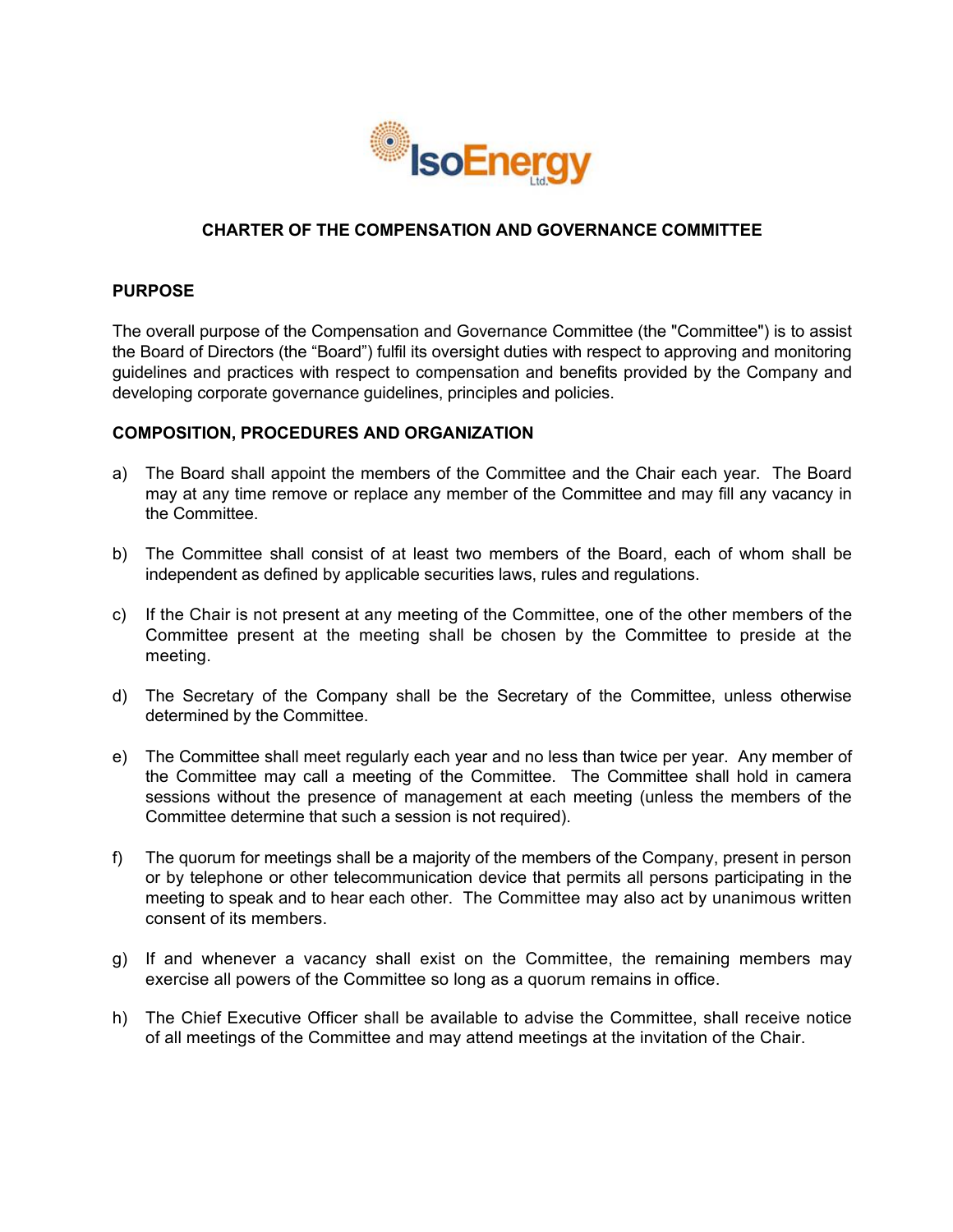- i) Notice of the time and place of every meeting shall be given in writing or by e-mail to each member of the Committee at least 24 hours prior to the time fixed for such meeting; provided, however, that a member may in any manner waive a notice of a meeting and attendance of a member at a meeting is a waiver of notice of the meeting, except where a member attends a meeting for the express purpose of objecting to the transaction of any business on the grounds that the meeting is not lawfully called.
- j) The Committee shall have the power to delegate its authority and duties to subcommittees or individual members of the Committee as it considers appropriate.
- k) In discharging its responsibilities, the Committee shall have full access to all books, records, facilities and personnel of the Company.
- l) At the invitation of the Chair, one or more officers or employees of the Company may, and if required by the Committee shall, attend a meeting of the Committee.
- m) The Committee shall fix its own procedures at meetings, keep records of its proceedings and report to the Board when the Committee may deem appropriate (but not later than the next meeting of the Board).

## **OUTSIDE'CONSULTANTS'AND'ADVISORS**

The Committee, when it considers it necessary or advisable, may retain, at the Company's expense, outside consultants or advisors to assist or advise the Committee independently on any matter within its mandate. The Committee shall have the sole authority to retain and terminate any such consultants or advisors or any search firm to be used to identify director candidates, including sole authority to approve the fees and other retention terms for such persons.

### **DUTIES'AND'RESPONSIBILITIES – COMPENSATION**

The compensation duties and responsibilities of the Committee shall be as follows:

- a) to establish the Company's general compensation philosophy, and oversee the development and implementation of compensation programs in order to support the Company's overall business objectives, attract and retain key executives and provide appropriate compensation at a reasonable cost while enhancing shareholder value;
- b) to identify and consider the implications of any risks arising from the Company's compensation policies and practices that could reasonably likely to have a material adverse effect on the Company and ensure such risks are mitigated and appropriately disclosed;
- c) to consider the implications of the risks associated with the Company's compensation policies and practices and ensure that any compensation policies and practices that could encourage individuals within the Company to take inappropriate or excessive risks are identified and mitigated;
- d) to review the corporate succession and development plans for the Company's executive officers: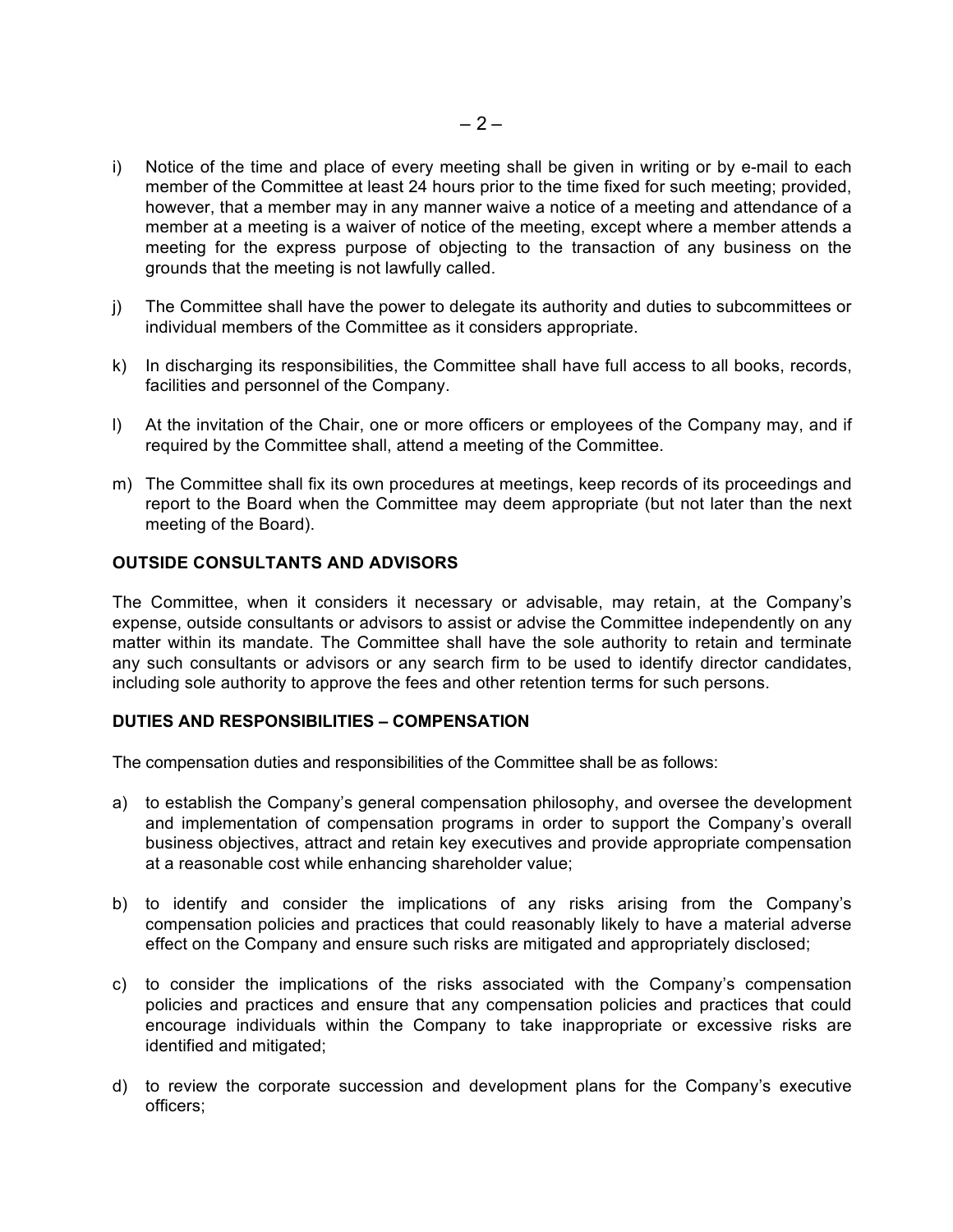- e) to annually review the CEO position description;
- f) to review corporate goals and objectives relevant to the compensation of the CEO and other executive officers and make recommendations to the Board regarding such goals and objectives, evaluate the performance of the CEO in light of those goals and objectives, and make recommendations to the Board regarding the CEO's compensation level including equity-based compensation grants, based on this evaluation.
- g) to make recommendations to the Board regarding the compensation and equity-based compensation grants for all other executive officers of the Company after considering the recommendations of the CEO;
- h) to review the terms of the Company's equity-based compensation plans, and any other compensation plans and policies, and make recommendations thereon to the Board;
- i) to the extent determined by the Committee, review recommendations from the CEO for option grants and other equity-based compensation grants for employees who are not executive officers, and as appropriate, recommend such grants to the Board;
- j) to review and approve any hirings, transfers, promotions, employment agreements and any severance, change of control or similar termination payments proposed to be made to any current or former executive officer of the Company;
- k) to review the Company's budget, policies and programs on compensation for all employees, including those relating to pensions and benefits;
- I) to periodically review the adequacy and form of the compensation of directors and to ensure that the compensation realistically reflects the responsibilities and risks involved in being an effective Director, and to report and make recommendations to the Board accordingly;
- m) to review the executive compensation disclosure, including the Compensation Discussion and Analysis, to be contained in the Management Information Circular for any meeting of the shareholders and recommend its approval by the Board of Directors; and
- n) to report regularly to the Board on all of the Committee's activities and findings during that year.

### **DUTIES'AND'RESPONSIBILITIES'– CORPORATE'GOVERNANCE'AND'NOMINATING**

The duties and responsibilities of the Committee shall be as follows:

### **1. Corporate Governance Duties**

a) Develop, review and monitor the Company's corporate governance policies and practices and monitor new developments in corporate governance, and as appropriate, make recommendations to the Board thereon: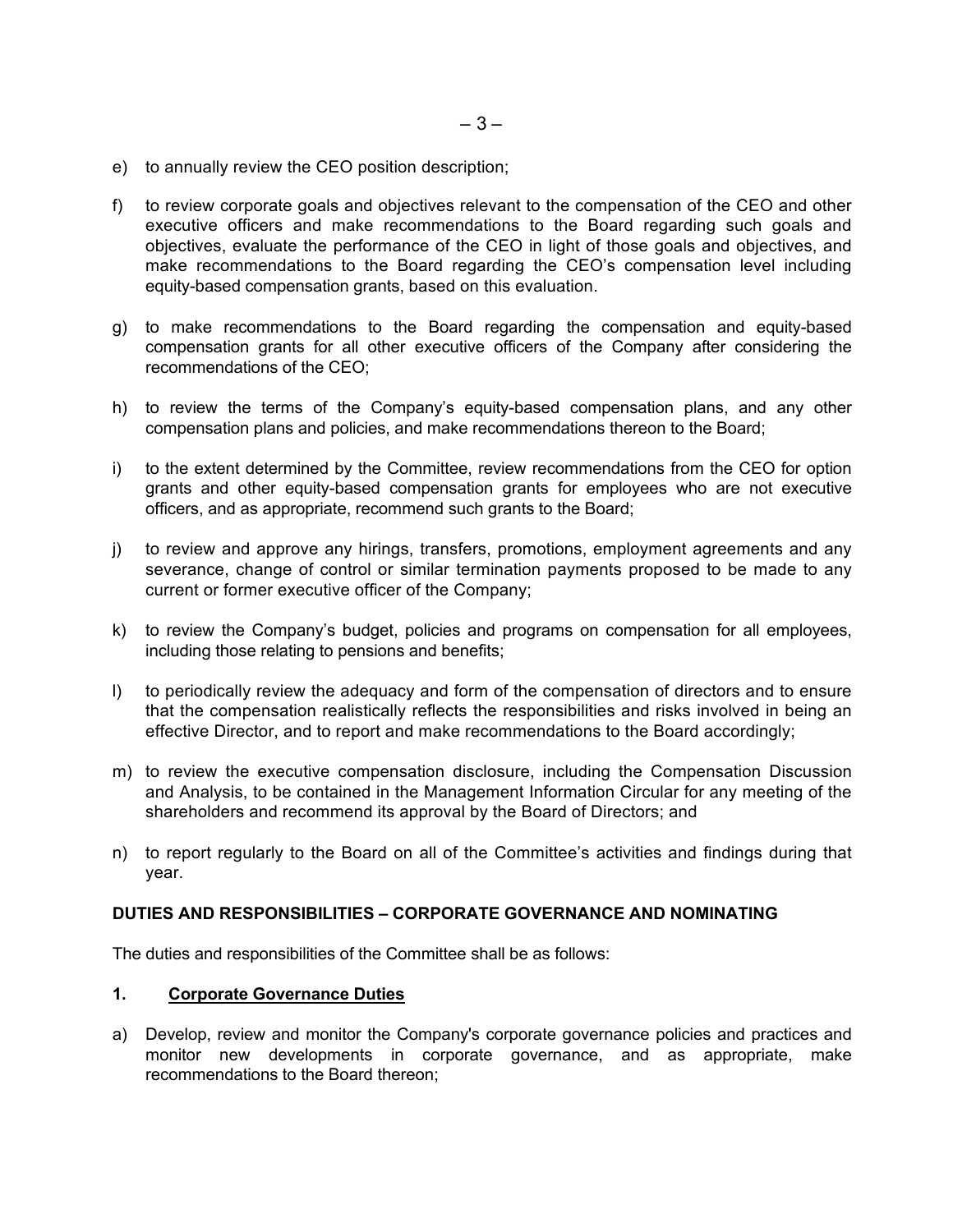- b) assist the Board in reviewing and approving public disclosure with respect to corporate governance matters;
- c) to advise the Board or any of the committees of the Board of any corporate governance issues which the Committee determines ought to be considered by the Board or any such committee;
- d) to review, on a regular basis but not less than annually, the role of the Board, the Charters of each of the committees of the Board and the methods and processes by which the Board fulfils its duties and responsibilities, including without limitation:
	- $i)$ the number and content of meetings;
	- ii) the annual schedule of issues to be presented to the Board at its meetings or those of its committees:
	- material which is to be provided to the Directors generally and with respect to meetings of iii) the Board or its committees:
	- iv) resources available to Directors;
	- v) the effectiveness of communication process between the Board and management;
	- vi) Director orientation and education; and
	- vii) the contents of the Board manual:
- e) to oversee the development and implementation of a director orientation and ongoing education program; and
- f) to receive a report from management on any issues arising from the Code of Business Ethics and consider any required waivers.

#### $2.$ **Nominating Duties**

- a) As appropriate, assess the size and composition of the Board and Board committees then in consultation with the Board, consider the competencies and skills the Board should have, the competencies and skills that the existing Directors have and the competencies and skills required for nominees to the Board and make recommendations to the Board regarding composition;
- b) to recommend to the Board, annually, the members proposed for election to the Board recommend to the Board, annually, the assignment of members to the committees of the Board and the Chair for each committee:
- c) assess the effectiveness of the Board as a whole and each Board committee, and report the results of that assessment to the Board;
- d) when required, oversee the process of identifying and recruiting new candidates for appointment as CEO and reporting the results of that assessment to the Board;